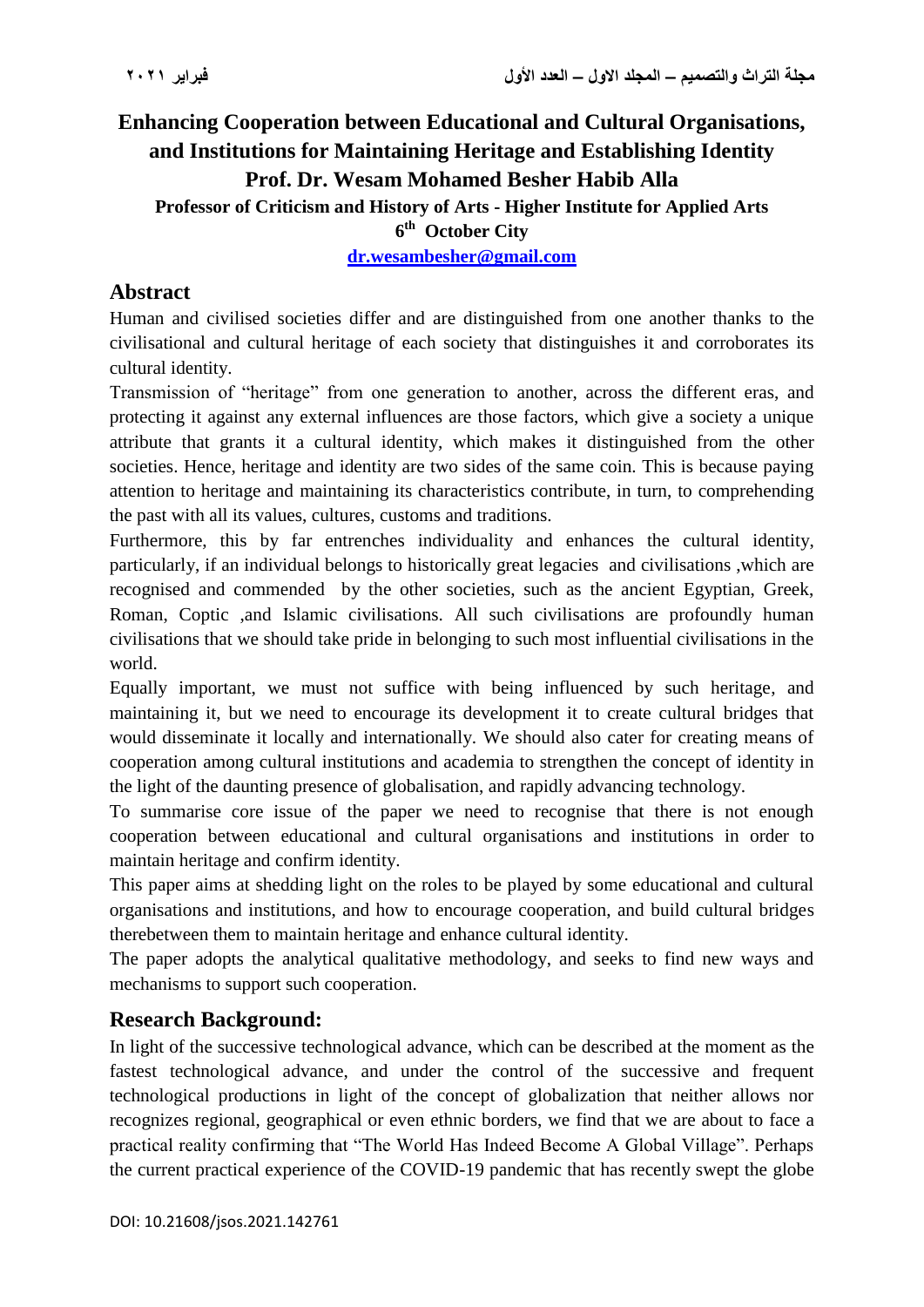at the beginning of the current year (2020), is a case in point. Any epidemic, disease or event of, whether it is serious or minor, may affect the whole world. Furthermore, everyone may be affected by both bad and good consequences of that event. So, the problem of "Maintaining Heritage" is becoming increasingly clear and presents itself strongly and automatically because of the necessity of changing mechanisms of cooperation between institutions and bodies concerned with this matter, in order to cope with the requirements of the modern era. As the "Heritage" is the source of individual identity, it distinguishes between one community and another. So, identity is an integral part of "Heritage," as confirmed by Tolstoy, as follows: Identity is an integral part of heritage. Further, the heritage is the source of individual identity because identity emanates in one way or another from the cultural heritage to which the individual belongs, by virtue of the collective unconscious. It is known that the entire human cultural heritage has been affected by each other despite the formal conflict of the philosophy of each single heritage.  $(^{1})$ 

From the foregoing, we conclude that "heritage" is an integral part of human civilization, with all its components, i.e. philosophy, culture, customs and traditions. Thus, heritage adherence and preservation will enhance the individual identity of members of the same community.

### **Research Problem:**

Institutions concerned with maintaining heritage are not given sufficient attention. In Egypt and Arab world, we lack the effective cooperation mechanisms and the development of the effective cultural bridges that contribute to enhance interest in heritage and maintaining the identity. The research problem lies in the following questions:

1. What is the direct and indirect role of the institutions, organizations and associations concerned with the heritage?

2. How can we reach a cooperation strategy between these institutions and organizations?

# **Research Importance:**

The importance of the research lies in the necessity of developing and updating the cooperation plan between the institutions and bodies entrusted with maintaining the heritage in light of contemporary technological changes, especially after the emergence of modern social media platforms as a fast and effective means of communication between the community members and the entire world, in favor of Open Skies era we live in, where there are no boundaries among world's nations.

To do so, we should try to build bridges of cooperation among various educational institutions, including schools, universities, institutes and media organs with all covered sections (whether read, visual, audio, and electronic media on social media platforms), as well as cultural institutions and bodies concerned with heritage, such as archaeological museums and art museums.

We should also encourage and develop cultural associations and organizations concerned with "heritage" issues and its development, trying to support them and overcome the barriers that such civil society associations face.

 $\overline{a}$ <sup>1</sup> Red, Herbert: The Meaning of Art. London, Perugino, 1967, P. 27.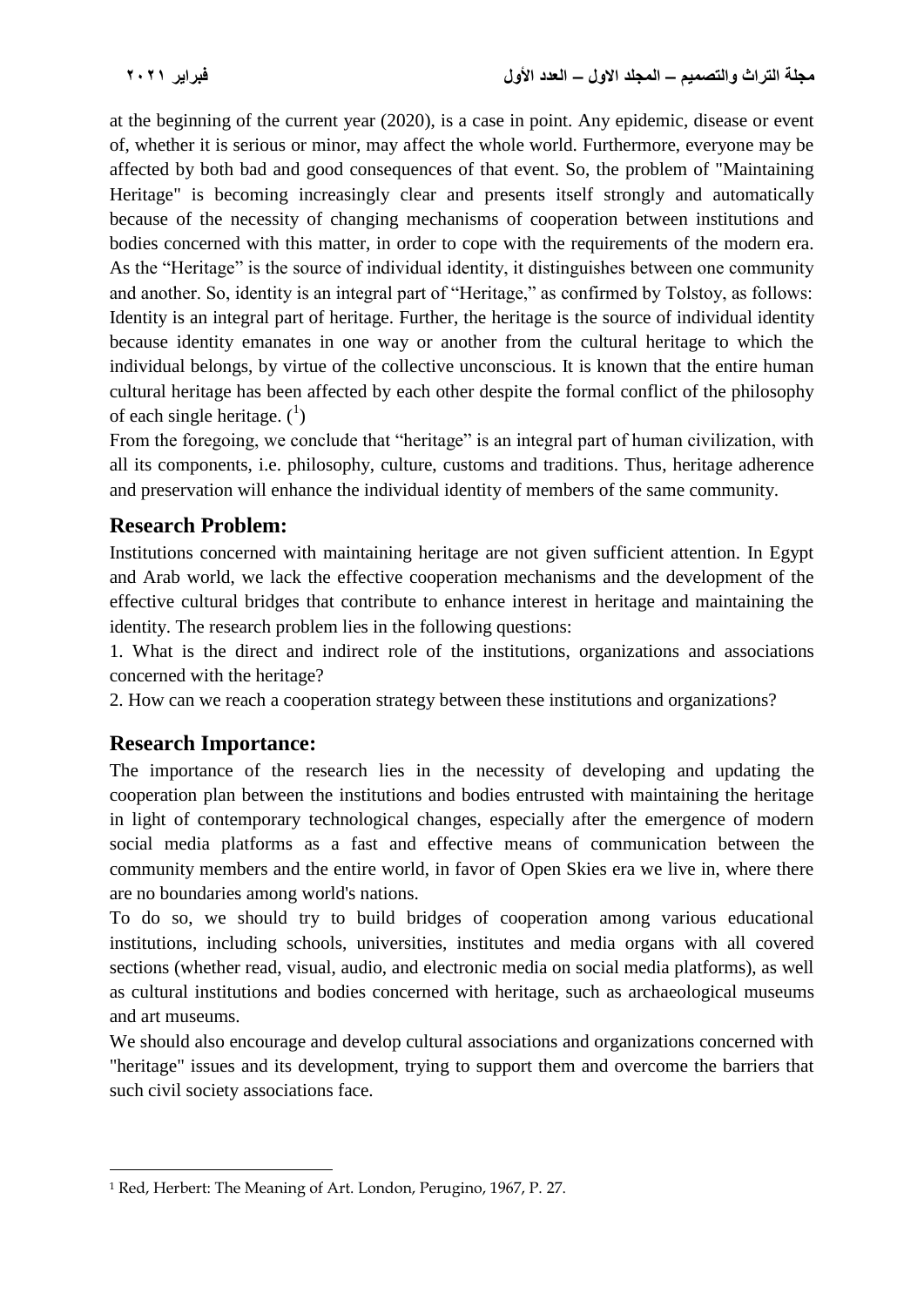# **Research Objectives:**

#### **The research aims at:**

1. Identifying the positive and effective roles that can be played by institutions and bodies concerned with heritage.

2. Developing ways of cooperation among the institutions, bodies and organizations concerned with heritage in light of current changes and developments to enhance identity and maintain heritage.

### **Research Hypotheses:**

• Developing and implementing an effective cooperation strategy among institutions, bodies and organizations concerned with maintaining heritage and creating new synergies and complementarities among them.

• Developing a strategy for cooperation among institutions, bodies and organizations in order to enhance heritage preservation and root and consolidate the cultural identity.

### **Research Limits:**

#### **Spatial L:**

- This research focuses on the institutions and organizations concerned with heritage in Egypt and the Arab world.

#### **Time Limits:**

- This research is concerned with institutions, bodies and organizations, in light of the  $21<sup>th</sup>$ Century updates and developments.

## **Research Methodology:**

The research follows the descriptive analysis methodology.

# **Research Keywords:**

#### **1. Heritage:**

Definition of "Heritage" in the Arabic Dictionary

Heritage: is "Legacy or inheritance, something transmitted by or acquired from a predecessor, or money and human values inherited by fathers to their children."  $(^2)$ 

#### **Heritage in English: Heritage Ligancy**

**Heritage**: It is a cultural legacy transmitted from one generation to another. It is formed and created. Then, it is enhanced by the creative movement inherent in it over time in order that for heritage to come to the future supported by the strong movement of objective historical knowledge and its new methodological tools, leaving behind the non-historical readings of heritage and metaphysical and superstitious interpretations.  $(3)$ 

#### **2. Identity**

Definition of "Identity" in the Arabic Dictionary Identity: a name attributed to the pronoun "he" Individual's Identity means his absolute truth and essential qualities.

 $\overline{\phantom{a}}$ <sup>2</sup> Gubran Masoud: "The Pioneer (Al-Raed)", Beirut, House of Knowledge for Millions, 1964, p. 165.

<sup>&</sup>lt;sup>3</sup> Mr. Yassin: Civilized Dialogue in the Age of Globalization, Cairo, General Egyptian Book Authority, 2001, p. 17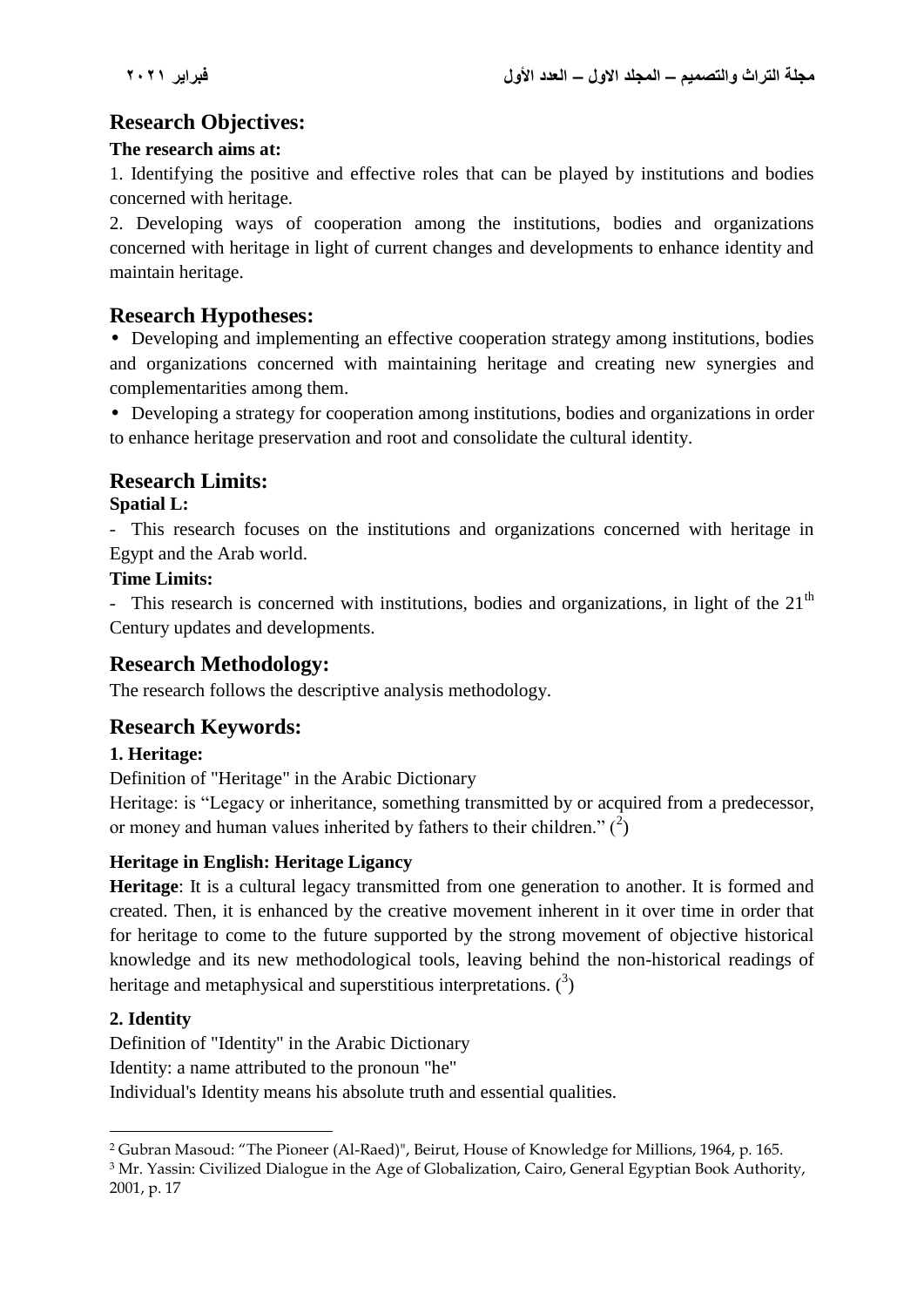National Identity means its features, distinctive characteristics, and originality. Identity in English means Identity - Personality - Individuality.

#### **Identity:**

Identity is the totality of features that distinguish one thing from another, or a person from another, or a group from another.

"Identity" term:

This term is used to describe a person's concept and expression of their individuality and relationship with groups; such as national or cultural identity. This term is used especially in sociology and psychology, and it is most noticed in social psychology.

The word "identity" is attributed to the pronoun "he."  $(4)$ 

#### **3. Establishment**

A person or group of people obtaining a patent that entitles them to legal rights and privileges. An establishment can acquire properties, sell, buy and manufacture products. The most common types of establishments are business establishments. Other types of establishments include local state-owned establishments and semi-public establishments. Establishments always refer to the developing practical activities and operational businesses in society.  $(5)$ The Establishment also has a positive role in community life:

The Establishment is known as one of the most important social structures. It is the body responsible for structuring and shaping matters and procedures in social life. Establishments play an effective role in controlling human behaviors and interactions, through clear rules of the society principles, customs and traditions, or man-made rules provided for in the establishment laws.  $\binom{6}{1}$ 

# **Findings:**

1. Cooperation among establishments and bodies concerned with heritage in light of the contemporary changes supports and maintains the heritage and establishes the identity.

2. The use of modern means of electronic media platforms would support and enhance the transmission of heritage, make best use of time and effort and reach the largest segment of society.

3. Supporting "language" and maintaining the linguistic heritage are among the most important priorities at the moment.

4. Developing and stimulating the use of digital heritage in media platforms would contribute to maintaining heritage and establishing identity.

### **Recommendations:**

 $\overline{\phantom{a}}$ 

1. Paying attention to prepare the human resources in all establishments and bodies concerned with heritage in a way that is compatible with contemporary technological changes, whether through traditional methods or distance learning.

<sup>4</sup> Benet, Martinez: Social Identity Theory. New York. V & Hong Publisher, 2014, P. 19.

<sup>5</sup> Quain, Sampson: The Differences between Company and Establishment. 2018, P. 17.

<sup>6</sup> Hodgson, Geoffrey: What are Establishments. 2016, P. 25.

http://doi.org/10.1080/00213624.200611506879.